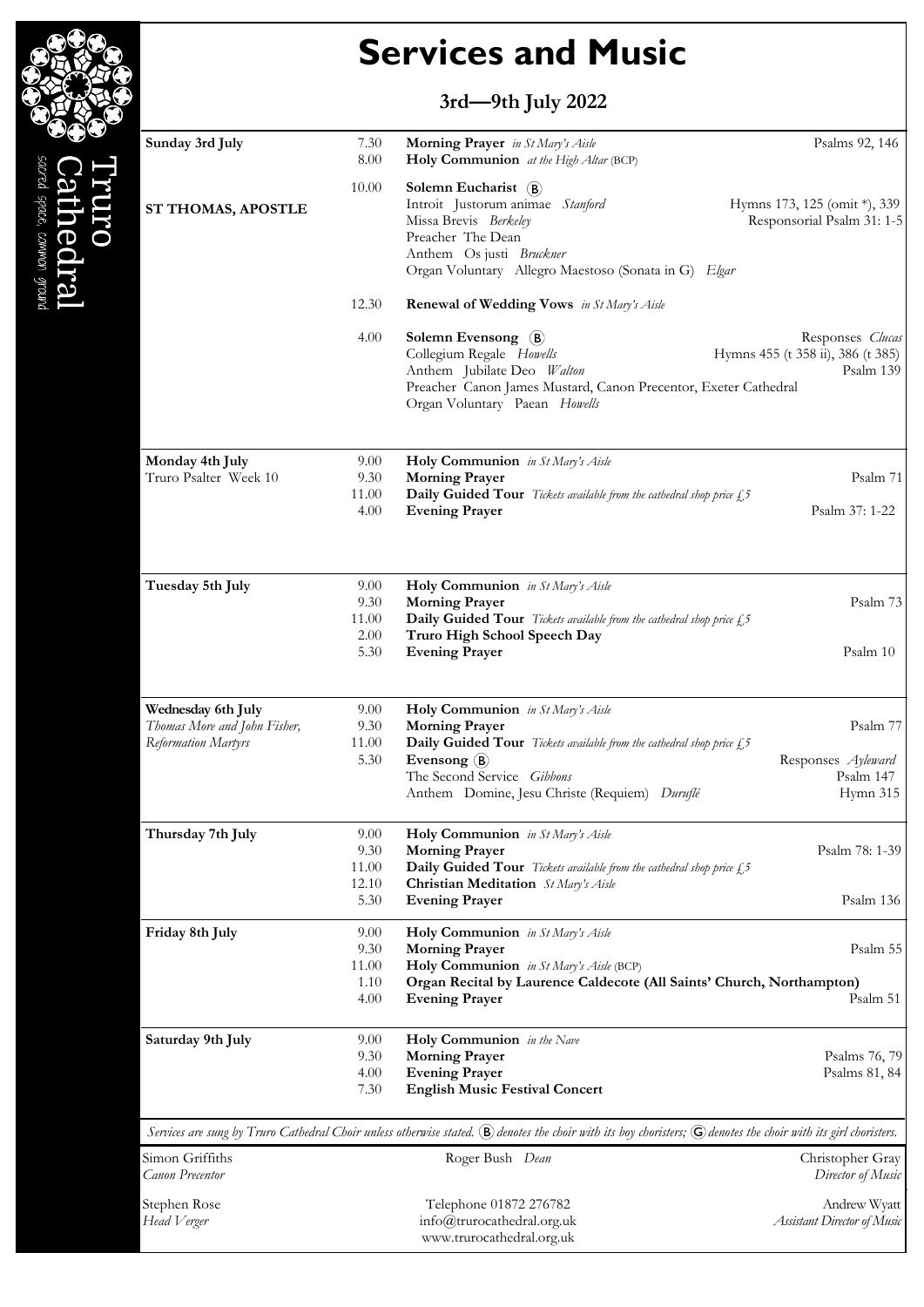

### **10th—16th July 2022**

| Sunday 10th July                                        | 7.30<br>8.00                          | Morning Prayer in St Mary's Aisle<br>Holy Communion at the High Altar (BCP)                                                                                                                                                                                                        | Psalm 76                                                       |
|---------------------------------------------------------|---------------------------------------|------------------------------------------------------------------------------------------------------------------------------------------------------------------------------------------------------------------------------------------------------------------------------------|----------------------------------------------------------------|
| <b>FOURTH SUNDAY</b><br><b>AFTER TRINITY</b>            | 10.00                                 | Sung Eucharist $\langle G \rangle$ (B)<br>Introit O taste and see Vuaghan Williams<br>Messe Solennelle Langlais<br>Preacher Canon Alan Bashforth, Chancellor<br>Anthem Lord, thou hast been our refuge Vaughan Williams<br>Organ Voluntary Improvisation sur le Te Deum Tournemire | Hymns 343, 433, 258<br>Responsorial Psalm 25: 1-6              |
|                                                         | 4.00                                  | Evensong with Valediction of Musicians $\langle G \rangle$ (B)<br>The St Paul's Service Howells<br>Anthem Blest pair of sirens Parry<br>Preacher The Dean<br>Organ Voluntary Orb and Sceptre Walton                                                                                | Responses Leighton<br>Hymns 336, 252<br>Psalm 121              |
| Monday 11th July<br>Benedict of Nursia, Abbot           | 9.00<br>9.30                          | Holy Communion in St Mary's Aisle<br><b>Morning Prayer</b>                                                                                                                                                                                                                         | Psalms 80, 82                                                  |
| Truro Psalter Week 11                                   | 11.00<br>5.30                         | Daily Guided Tour Tickets available from the cathedral shop price £,5<br><b>Evening Prayer</b>                                                                                                                                                                                     | Psalms 133, 146                                                |
| Tuesday 12th July                                       | 9.00<br>9.30<br>11.00<br>1.10         | Holy Communion in St Mary's Aisle<br><b>Morning Prayer</b><br>Daily Guided Tour Tickets available from the cathedral shop price £5<br><b>Lunchtime Concert: Piano Platform Concert</b>                                                                                             | Psalms 89: 1-18                                                |
|                                                         | 5.30                                  | Free entry with a retiring collection<br><b>Evening Prayer</b>                                                                                                                                                                                                                     | Psalm 135                                                      |
| Wednesday 13th July                                     | 9.00<br>9.30<br>11.00<br>5.30         | Holy Communion in St Mary's Aisle<br><b>Morning Prayer</b><br>Daily Guided Tour Tickets available from the cathedral shop price £5<br><b>Evening Prayer</b>                                                                                                                        | Psalm 119: 105-128<br>Psalm 63                                 |
| Thursday 14th July<br>John Keble, Priest, Poet,<br>1866 | 9.00<br>9.30<br>12.10<br>5.30         | Holy Communion in St Mary's Aisle<br><b>Morning Prayer</b><br><b>Christian Meditation</b> in St Mary's Aisle<br><b>Evening Prayer</b>                                                                                                                                              | Psalms 90, 92<br>Psalm 118: 1-18                               |
| Friday 15th July<br>St Swithun, Bishop, c. 862          | 9.00<br>9.30<br>11.00<br>1.10<br>5.30 | Holy Communion in St Mary's Aisle<br><b>Morning Prayer</b><br>Holy Communion in St Mary's Aisle (BCP)<br>Organ Recital by Alden Wright (Truro Cathedral)<br>Evensong sung by the Wheatsheaf Consort<br>Aston in F<br>Anthem The Lord is my shepherd White                          | Psalm 88<br>Responses White<br>Psalm 79<br>Hymn 418            |
| Saturday 16th July<br>Osmund, Bishop, 1099              | 9.00<br>9.30<br>5.30                  | Holy Communion in St Mary's Aisle<br><b>Morning Prayer</b><br>Evensong sung by the Wheatsheaf Consort<br>Jamaican Canticles Kelly<br>Anthem Ascribe unto the Lord Wesley                                                                                                           | Psalms 96, 97, 100<br>Responses White<br>Psalm 104<br>Hymn 365 |
|                                                         |                                       | Services are sung by Truro Cathedral Choir unless otherwise stated. $\mathbb B$ denotes the choir with its boy choristers; $\mathbb G$ denotes the choir with its girl choristers.                                                                                                 |                                                                |
| Simon Griffiths<br>Canon Precentor                      |                                       | Roger Bush Dean                                                                                                                                                                                                                                                                    | Christopher Gray<br>Director of Music                          |
| Stephen Rose<br>Head Verger                             |                                       | Telephone 01872 276782<br>info@trurocathedral.org.uk                                                                                                                                                                                                                               | Andrew Wyatt<br>Assistant Director of Music                    |

www.trurocathedral.org.uk



sacred space, common ground GO<br>O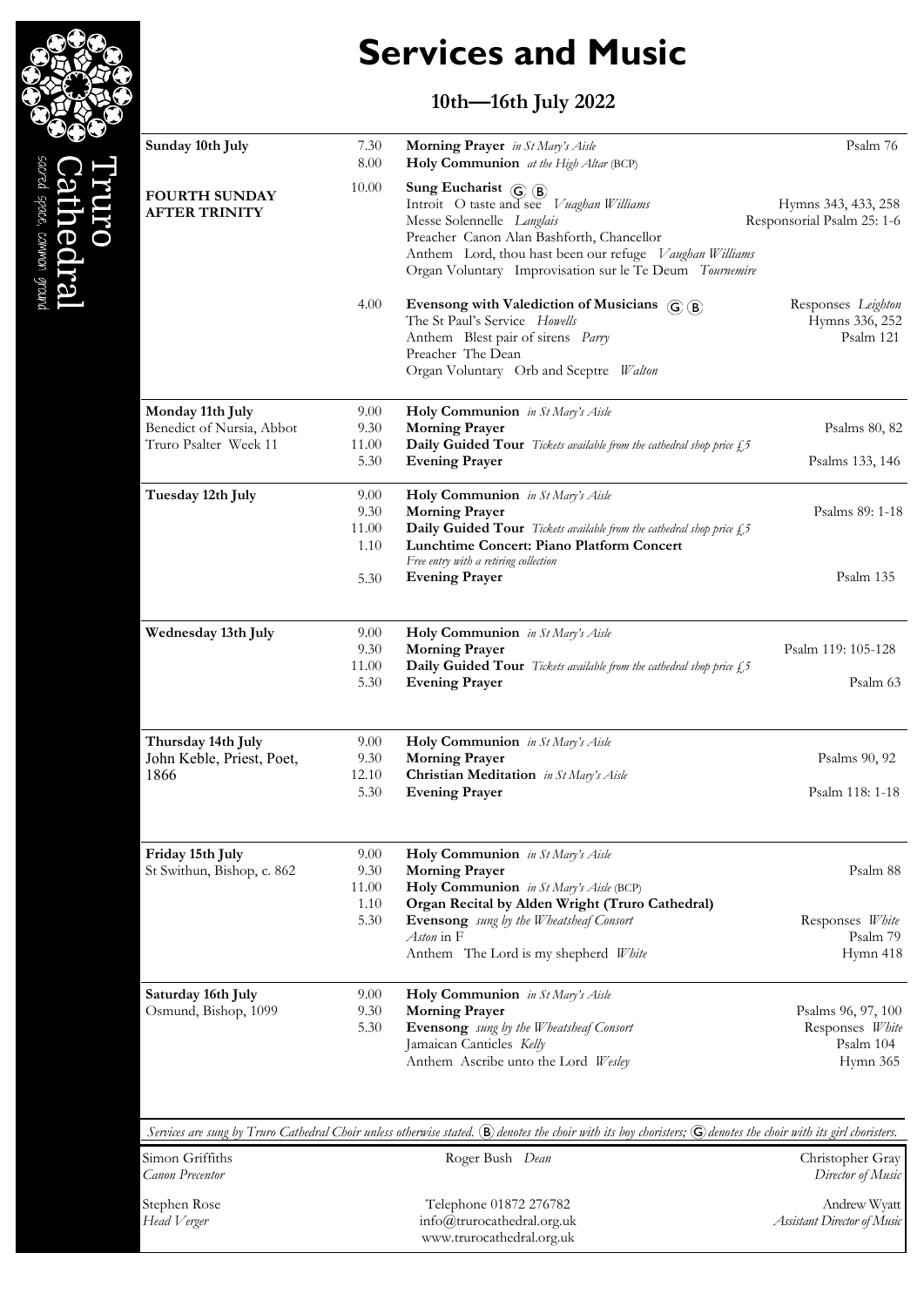

sacred space, common ground GO<br>O

## **Services and Music**

### **17th—23rd July 2022**

| Sunday 17th July                                                      | 7.30         | Morning Prayer in St Mary's Aisle                                                    | Psalm 76                   |
|-----------------------------------------------------------------------|--------------|--------------------------------------------------------------------------------------|----------------------------|
|                                                                       | 8.00         | Holy Communion at the High Altar (BCP)                                               |                            |
| <b>FIFTH SUNDAY</b>                                                   | 10.00        | <b>Sung Eucharist</b>                                                                |                            |
| <b>AFTER TRINITY</b>                                                  |              | Introit View me, Lord Lloyd                                                          | Hymns 338, 296, 424        |
|                                                                       |              | Schubert in G                                                                        | Responsorial Psalm 15      |
| Services today are sung by the                                        |              | Preacher Canon Simon Griffiths, Precentor<br>Anthem O sacrum convivium Grayston Ives |                            |
| Wheatsheaf Consort                                                    |              | Organ Voluntary Prelude in E minor BWV 548 Bach                                      |                            |
|                                                                       | 4.00         | Evensong                                                                             |                            |
|                                                                       |              | Introit Arglwydd mae yn nosi Caradog Roberts<br>Stanford in G                        | Responses White            |
|                                                                       |              | Anthem They that go down to the sea in ships Sumsion                                 | Hymns 357, 410<br>Psalm 81 |
|                                                                       |              | Preacher Martin Adams, Reader                                                        |                            |
|                                                                       |              | Organ Voluntary Finale (Symphonie VI) Widor                                          |                            |
| Monday 18th July                                                      | 9.00         | Holy Communion in the Chapter Vestry                                                 |                            |
| Elizabeth Ferard, first Deaconess of                                  | 9.30         | Morning Prayer in the Chapter Vestry                                                 | Psalms 98, 99, 101         |
| the Church of England, Founder of<br>the Community of St Andrew, 1883 | 10.00        | <b>Exeter University Graduation Ceremonies</b><br>Cathedral closed for visiting      |                            |
|                                                                       | 5.30         | Evening Prayer in the Chapter Vestry                                                 | Psalm 94                   |
|                                                                       |              |                                                                                      |                            |
| Tuesday 19th July                                                     | 9.00         | Holy Communion in the Chapter Vestry                                                 |                            |
| Gregory of Nyssa and Macrina,                                         | 9.30         | Morning Prayer the Chapter Vestry                                                    | Psalm 106                  |
| Teachers, c394, c379                                                  | 10.00        | <b>Exeter University Graduation Ceremonies</b><br>Cathedral closed for visiting      |                            |
|                                                                       | 5.30         | Evening Prayer in the Chapter Vestry                                                 | Psalms 98, 99              |
| Wednesday 20th July                                                   | 9.00         | Holy Communion in the Chapter Vestry                                                 |                            |
| Margaret of Antioch, Martyr,                                          | 9.30         | Morning Prayer in the Chapter Vestry                                                 | Psalms 110, 111, 112       |
| 4th century                                                           | 10.00        | <b>Exeter University Graduation Ceremonies</b>                                       |                            |
|                                                                       | 5.30         | Cathedral closed for visiting<br>Evening Prayer in the Chapter Vestry                | Psalm 104                  |
|                                                                       |              |                                                                                      |                            |
| Thursday 21st July                                                    | 9.00         | Holy Communion in the Chapter Vestry                                                 |                            |
|                                                                       | 9.30         | Morning Prayer in the Chapter Vestry                                                 | Psalms 113, 115            |
|                                                                       | 10.00        | <b>Exeter University Graduation Ceremonies</b><br>Cathedral closed for visiting      |                            |
|                                                                       | 5.30         | Evening Prayer in the Chapter Vestry                                                 | Psalm 139                  |
|                                                                       |              |                                                                                      |                            |
| Friday 22nd July                                                      | 9.00         | Holy Communion in the Chapter Vestry                                                 |                            |
| <b>ST MARY MAGDALENE</b>                                              | 9.30         | Morning Prayer in the Chapter Vestry                                                 | Psalms 30, 32              |
|                                                                       | 10.00        | <b>Exeter University Graduation Ceremonies</b><br>Cathedral closed for visiting      |                            |
|                                                                       | 5.30         | Evening Prayer in the Chapter Vestry                                                 | Psalm 63                   |
|                                                                       |              |                                                                                      |                            |
| Saturday 23rd July                                                    | 9.00         | Holy Communion in St Mary's Aisle                                                    |                            |
| Bridget of Sweden, Abbess, 1373                                       | 9.30<br>1.00 | <b>Morning Prayer</b><br><b>Holy Matrimony</b>                                       | Psalms 120, 121, 122       |
|                                                                       | 5.30         | Evensong sung by Cantica Viva                                                        |                            |
|                                                                       |              | Introit God is our refuge and strength Channon                                       | Responses Smith            |
|                                                                       |              | Dyson in F                                                                           | Psalm 114                  |
|                                                                       |              | Anthem Let my love be heard Runestad                                                 | Hymn 387                   |

Services are sung by Truro Cathedral Choir unless otherwise stated.  $\mathbb B$  denotes the choir with its boy choristers;  $\mathbb G$  denotes the choir with its girl choristers.

| Simon Griffiths<br><b>Canon Precentor</b> | Roger Bush Dean              | Christopher Gray<br>Director of Music |
|-------------------------------------------|------------------------------|---------------------------------------|
| Stephen Rose                              | Telephone 01872 276782       | Andrew Wyatt                          |
| Head Verger                               | $info@true$ cathedral.org.uk | Assistant Director of Music           |
|                                           | www.trurocathedral.org.uk    |                                       |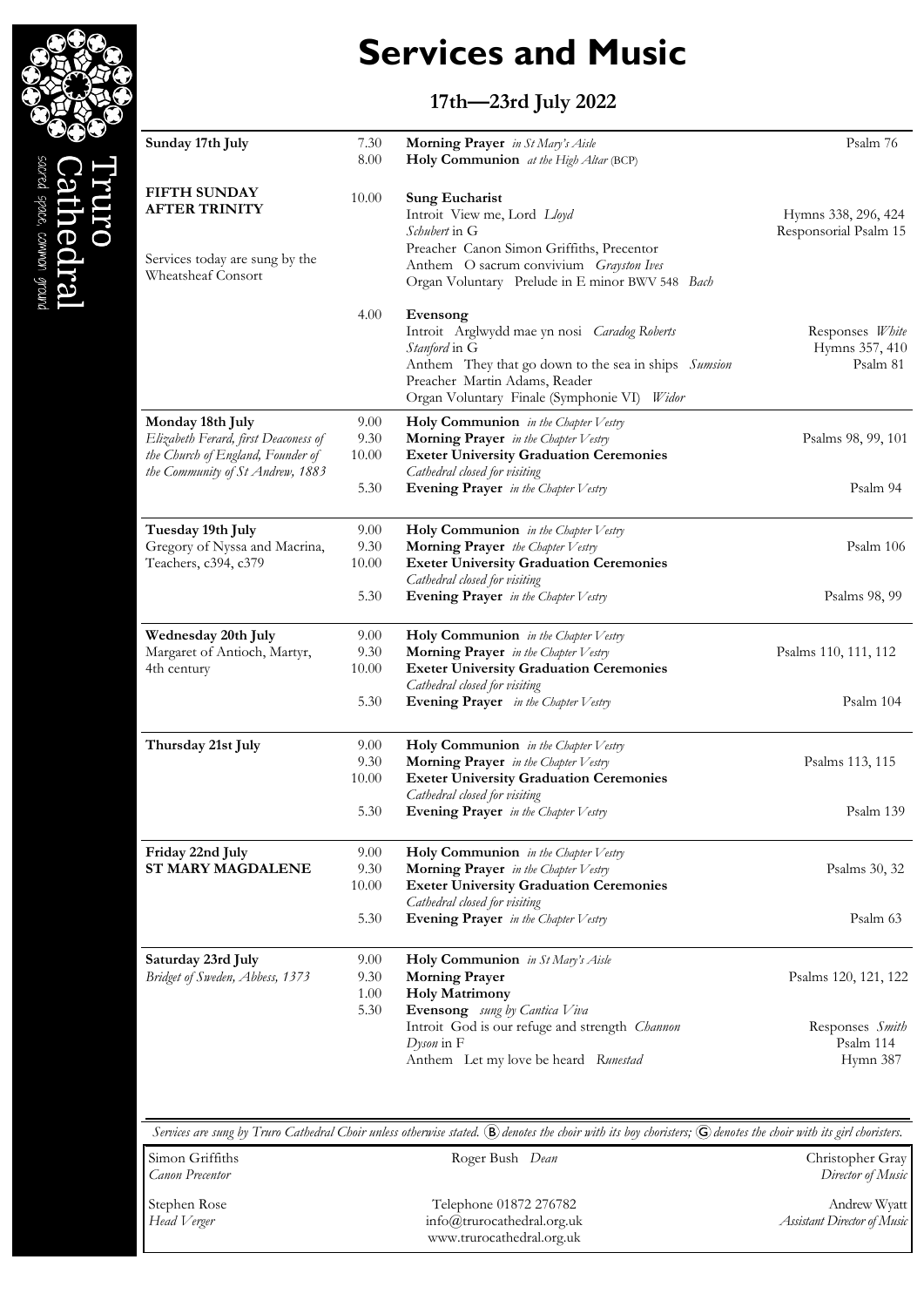

sacred space, common ground **1edi** 

## **Services and Music**

### **24th—30th July 2022**

| Sunday 24th July                               | 7.30          | Morning Prayer in St Mary's Aisle                                                                                                                                  | Psalm 95                              |
|------------------------------------------------|---------------|--------------------------------------------------------------------------------------------------------------------------------------------------------------------|---------------------------------------|
|                                                | 8.00          | Holy Communion at the High Altar (BCP)                                                                                                                             |                                       |
| <b>SIXTH SUNDAY</b>                            |               |                                                                                                                                                                    |                                       |
| <b>AFTER TRINITY</b>                           |               |                                                                                                                                                                    |                                       |
|                                                | 10.00         | <b>Sung Eucharist</b><br>Introit O taste and see Vaughan Williams                                                                                                  | Hymns 406, 272, 276                   |
| Services today are sung by                     |               | Mass for Four Voices Byrd                                                                                                                                          | Responsorial Psalm 138                |
| Cantica Viva                                   |               | Preacher Canon Elly Sheard, Canon for Creation Care                                                                                                                |                                       |
|                                                |               | Anthem Ave Maria Biebl                                                                                                                                             |                                       |
|                                                |               | Organ Voluntary Praeludium in C BuxWV 137 Buxtehude                                                                                                                |                                       |
|                                                | 4.00          | <b>Solemn Evensong</b>                                                                                                                                             |                                       |
|                                                |               | Introit God is our refuge and strength Channon<br>Collegium Regale Howells                                                                                         | Responses Smith<br>Hymns 175, 381     |
|                                                |               | Anthem Seek Him that maketh the seven stars <i>Jonathan Dove</i>                                                                                                   | Psalm 144                             |
|                                                |               | Preacher Canon Alan Bashforth, Chancellor                                                                                                                          |                                       |
|                                                |               | Organ Voluntary Church bells beyond the stars Cecilia McDowall                                                                                                     |                                       |
| Monday 25th July                               | 9.00          | Holy Communion in St Mary's Aisle                                                                                                                                  |                                       |
| <b>ST JAMES, APOSTLE</b>                       | 9.30          | <b>Morning Prayer</b>                                                                                                                                              | Psalms 7, 29, 117                     |
|                                                | 11.00<br>1.00 | <b>Daily Guided Tour</b> Tickets available from the cathedral shop price $f_{\ell}$ , 5<br>Lunchtime concert by Kernow Voices                                      |                                       |
|                                                | 4.30          | <b>Evening Prayer</b>                                                                                                                                              | Psalms 42, 43                         |
|                                                | 5.30          | Solemn Eucharist sung by the choir of St Paul's, Houston                                                                                                           |                                       |
|                                                |               | Darke in F                                                                                                                                                         | Hymns 175, 216, 305                   |
|                                                |               | Anthem Dear Lord and Father of mankind Parry                                                                                                                       |                                       |
| Tuesday 26th July                              | 9.00          | Holy Communion in St Mary's Aisle                                                                                                                                  |                                       |
| Anne and Joachim, Parents of<br>the BVM        | 9.30<br>11.00 | <b>Morning Prayer</b><br><b>Daily Guided Tour</b> Tickets available from the cathedral shop price £5                                                               | Psalms 132, 133                       |
|                                                | 1.10          | Lunchtime Concert: Piano Platform Concert Free entry with a retiring collection                                                                                    |                                       |
|                                                | 5.30          | Evensong sung by the choir of St Paul's, Houston                                                                                                                   | Responses Davison                     |
|                                                |               | Watson in E                                                                                                                                                        | Psalm 119: 145-160                    |
|                                                |               | Anthem The secret of Christ Shephard                                                                                                                               | Hymn 465                              |
| Wednesday 27th July                            | 9.00          | Holy Communion in St Mary's Aisle                                                                                                                                  |                                       |
| Brooke Foss Westcott, Bishop,<br>Teacher, 1901 | 9.30<br>11.00 | <b>Morning Prayer</b><br><b>Daily Guided Tour</b> Tickets available from the cathedral shop price $\frac{1}{2}$ 5                                                  | Psalms 71, 113                        |
|                                                | 5.30          | Solemn Evensong sung by the choir of St Paul's, Houston                                                                                                            | Responses Davison                     |
|                                                |               | Murrill in E                                                                                                                                                       | Psalm 67                              |
|                                                |               | Anthem Sing we merrily Campbell                                                                                                                                    | Hymns 220, 486                        |
| Thursday 28th July                             | $9.00\,$      | Holy Communion in St Mary's Aisle                                                                                                                                  |                                       |
| ST SAMSON, BISHOP,                             | 9.30          | <b>Morning Prayer</b>                                                                                                                                              | Psalms 143, 146                       |
| MISSIONARY, 5th cent                           | 11.00         | <b>Christian Meditation</b> in St Mary's Aisle<br><b>Daily Guided Tour</b> Tickets available from the cathedral shop price $\mathcal{L}^5$                         |                                       |
|                                                | 5.30          | <b>Evening Prayer</b>                                                                                                                                              | Psalms $9, 10$                        |
|                                                |               |                                                                                                                                                                    |                                       |
| Friday 29th July                               | 9.00          | Holy Communion in St Mary's Aisle                                                                                                                                  |                                       |
| Mary, Martha and Lazarus,                      | 9.30          | <b>Morning Prayer</b>                                                                                                                                              | Psalms 142, 144                       |
| Companions of Jesus                            | 11.00         | Holy Communion in St Mary's Aisle (BCP)                                                                                                                            |                                       |
|                                                | 1.10          | Organ Recital by Charles Francis (Birmingham Conservatoire)                                                                                                        |                                       |
|                                                | 5.30          | <b>Evensong</b> sung by the choir of St Paul's, Houston<br>Evening Service Caustin                                                                                 | Responses Davison<br>Psalm 130        |
|                                                |               | Anthem My soul, there is a country Parry                                                                                                                           | Hymn 239                              |
| Saturday 30th July                             | 9.00          | Holy Communion in St Mary's Aisle                                                                                                                                  |                                       |
| William Wilberforce,                           | 9.30          | <b>Morning Prayer</b>                                                                                                                                              | Psalm 147                             |
| Social Reformer, 1833                          | 5.30          | <b>Evening Prayer</b>                                                                                                                                              | Psalms 149, 150                       |
|                                                |               | Services are sung by Truro Cathedral Choir unless otherwise stated. (B) denotes the choir with its boy choristers; (G) denotes the choir with its girl choristers. |                                       |
| Simon Griffiths<br><b>Canon Precentor</b>      |               | Roger Bush Dean                                                                                                                                                    | Christopher Gray<br>Director of Music |
| Stephen Rose                                   |               | Telephone 01872 276782                                                                                                                                             | Andrew Wyatt                          |

Stephen Rose *Head Verger*

Telephone 01872 276782 info@trurocathedral.org.uk www.trurocathedral.org.uk

Andrew Wyatt *Assistant Director of Music*